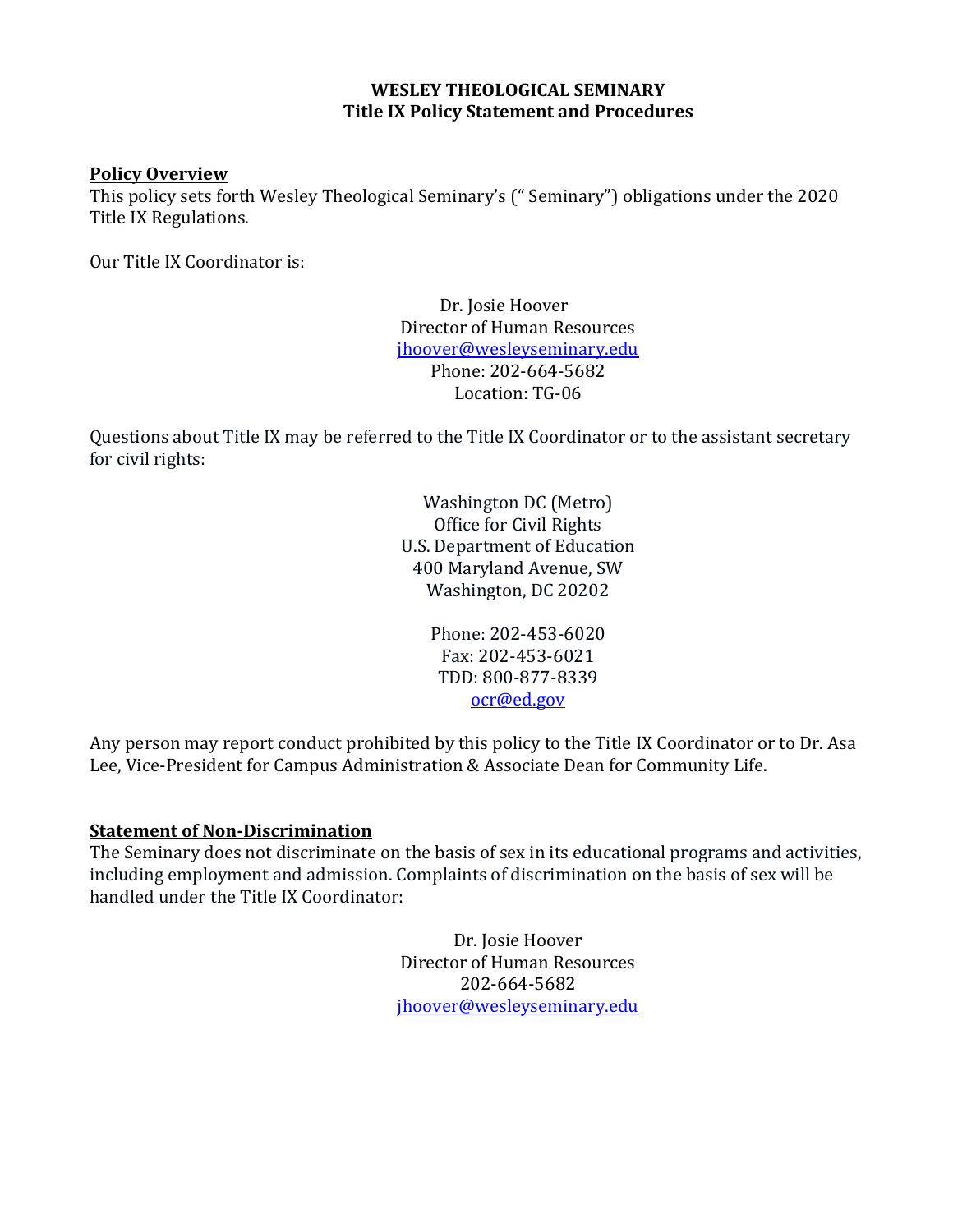Grievances pertaining to matters of diversity will be handled under the Seminary's Diversity Officer:

#### Mr. Matt Lyons Marketing Manager- Lewis Center for Church Leadership 202-664-5703 [mlyons@wesleyseminary.edu](mailto:mlyons@wesleyseminary.edu)

### **Information Regarding the Reporting of Incidences of Sexual Violence**

The Seminary encourages any member of the community who has experienced sexual violence, sexual assault, domestic violence, dating violence or stalking or knows of another member of the community who has experienced sexual violence, sexual assault, domestic violence, dating violence or stalking, to report the incident to the Title IX Coordinator or Vice-President of Campus Administration & Associate Dean of Community Life.

In case of an emergency or ongoing threat, a survivor should get to a safe location and call 911. If the survivor is unable to call 911, someone in the safe location (Campus Safety Authority or confidant) should call 911 on their behalf. Calling 911 will put you in touch with local police.

The Title IX Coordinator will provide survivors of sexual violence, sexual assault, domestic violence, dating violence and stalking with information about confidential services, support services and other resources. The confidential resources are available to any survivor who wants to speak with someone about any claim of sexual harassment or sexual violence. Confidential resources are individuals who can provide support to survivors of sexual voices and these individuals have no obligation to report such matters to the Seminary. Survivors can contact:

#### **SEMINARY RESOURCES**

The Office of Community Life Trott 105 Dr. Asa Lee, Vice-President for Campus Life, Associate Dean for Community Life 202-885-8614 [alee@wesleyseminary.edu](mailto:alee@wesleyseminary.edu)

# **EXTERNAL RESOURCES District of Columbia Sexual Assault Nurse Examiner Program**

<https://www.dcfne.org/our-programs> Medstar Washington Hospital Center 110 Irving Street, NE Washington, DC 20010 1-844-4HELP-DC (844-443-5732) – To access services 24/7 202-742-1736 – General Inquiries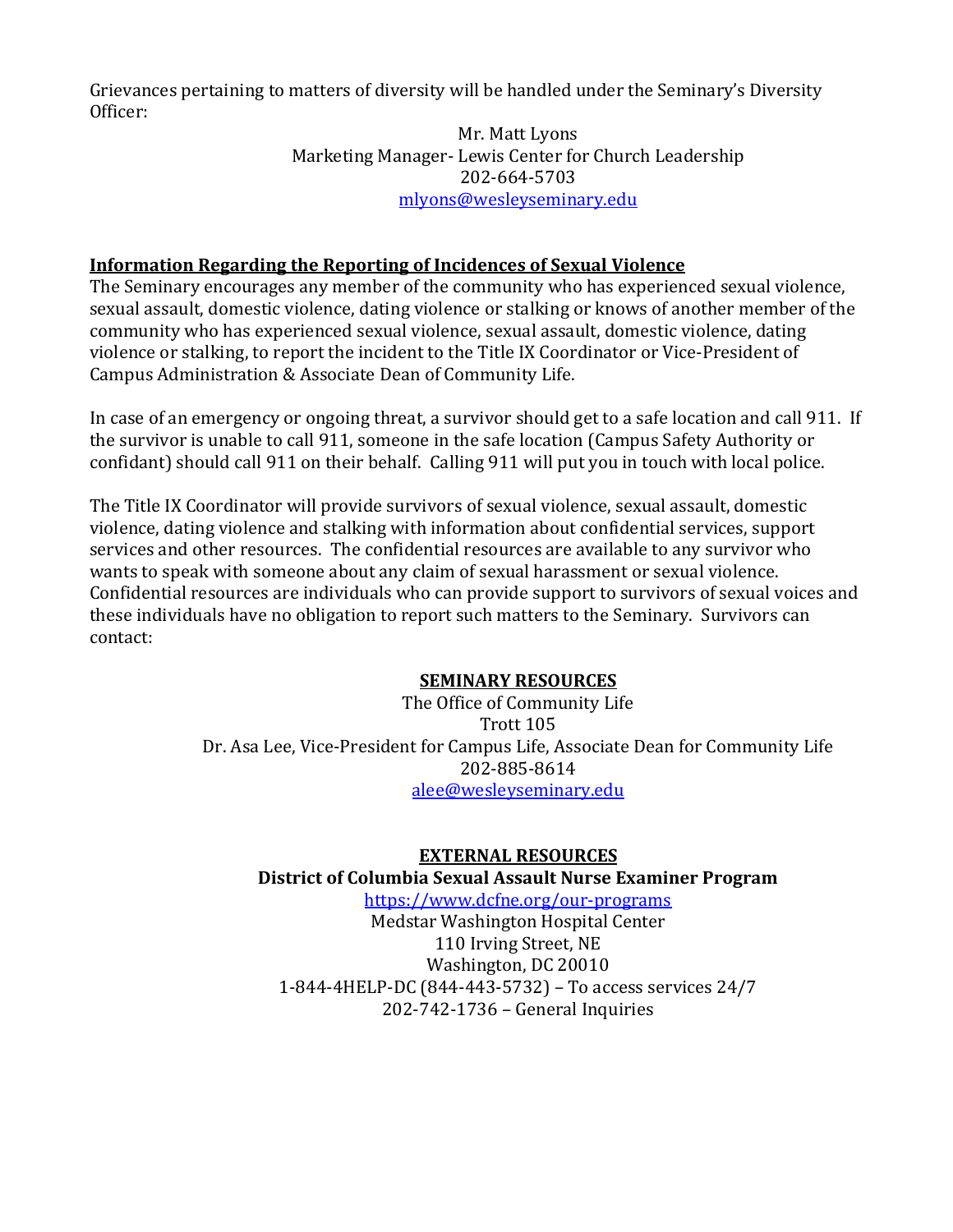# **U ASK DC** <http://www.dccesv.org/ask-dc-uask-dc>

### **Rape, Abuse and Incest National Network**

[http://rainn.org](http://rainn.org/) 1-800-656-HOPE (4673) – 24/7 Hotline

### **DC Rape Crisis Center**

[http://dcrcc.org](http://dcrcc.org/) 202-333-RAPE (7273) – 24/7 Hotline

If a victim of violence wants to pursue bringing criminal charges, the Seminary will assist any survivor in notifying law enforcement, including the local police, if the survivor elects to do so. The Title IX Coordinator will assist all members of the Seminary community by assessing the incident, advising the survivor on how s/he can seek legal protection, and making the survivor aware of medical, counseling and other support services.

In no case should a survivor be dissuaded from reporting sexual violence, sexual assault, domestic violence, dating violence or stalking to law enforcement. Upon request, the Seminary will provide assistance to a survivor in order to report any matter to law enforcement. **Survivors are not required to report to area law enforcement in order to receive assistance from, or pursue options within, the Seminary. Likewise, the Seminary is required to pursue its own investigation of any matter of sexual harassment and sexual violence, and a pending legal action will not stop the Seminary from pursuing its own investigation if one is warranted.** 

Reporting sexual violence, sexual assault, domestic violence, dating violence and stalking to the police does not commit the survivor to further legal action. However, the earlier an incident is reported, the easier it will be for the police to investigate if the survivor decides to proceed with criminal charges.

Reports and personal information will be kept as confidential as possible, to the extent the law allows and to the extent confidentiality is consistent with the Seminary's need to protect the safety of the Seminary community. Complete confidentiality can be found through the confidential resources on campus.

Reports to law enforcement may be shared with the Seminary's Title IX Coordinator, the appropriate deputy, and/or Human Resources. The Seminary may be required by law to issue campus warnings and include crime information in its annual crime statistics. The warning and annual statistics will include non-identifying information about the survivor.

#### **Scope**

This policy applies to all students, faculty, and staff who experience prohibited sexual harassment in the Seminary's education programs or activities. This includes locations, events,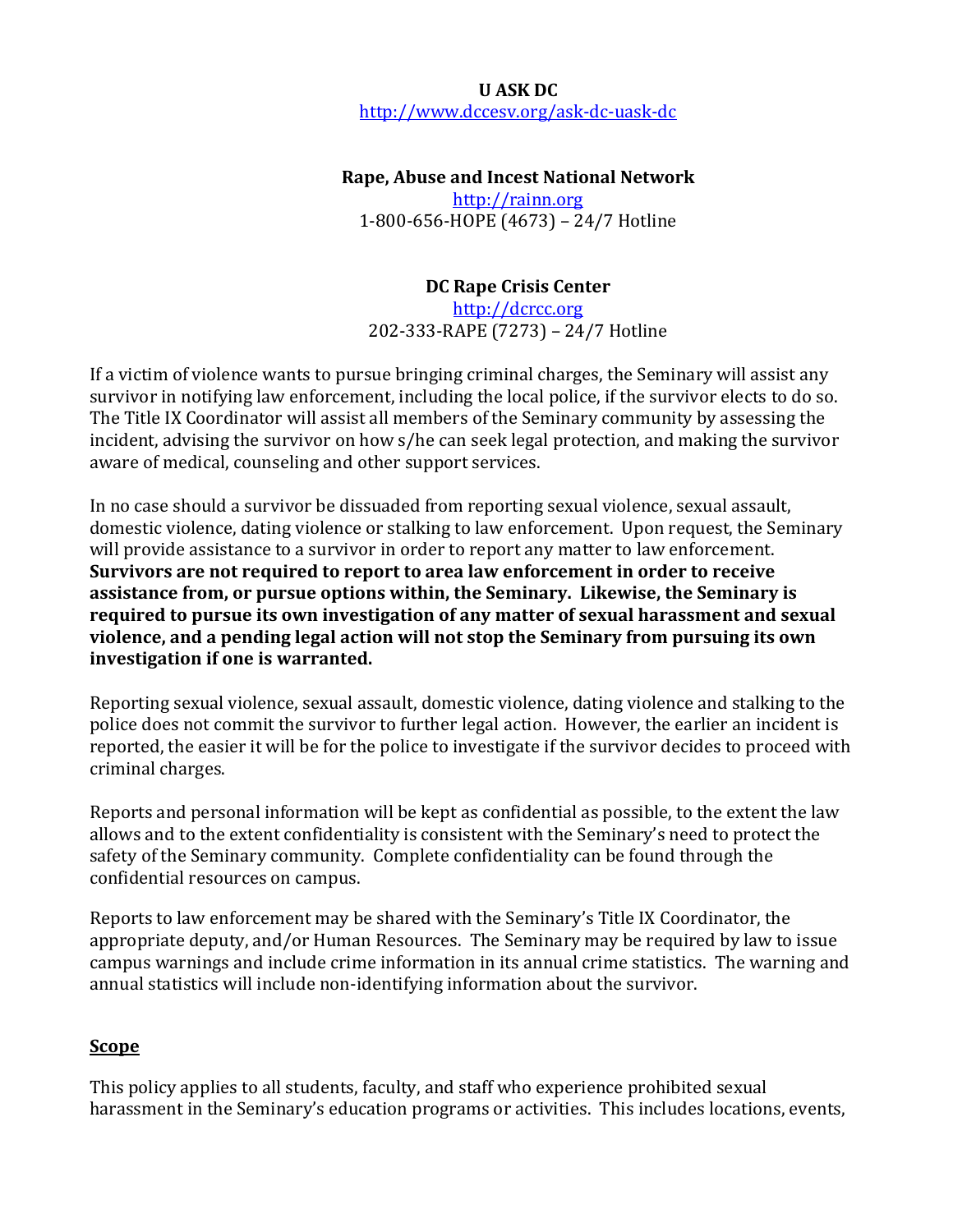or circumstances over which the Seminary exercised substantial control over both the Respondent and the context in which the sexual harassment occurs, and also includes any building owned or controlled by a student organization that is officially recognized by the Seminary. The procedures listed within this policy is used to support the Seminary's Commitment to Diversity Policy, Sexual Harassment and Sexual Violence Policy & Notice of Nondiscrimination, and Policy on Nondiscrimination as described in the Wesley Theological Seminary manuals governing students, faculty and staff.

The Seminary has other policies and procedures that may be applicable if the conduct does not meet the definition of prohibited sexual harassment under this policy or otherwise fall within the scope of this policy. In the event that the conduct in question does not meet the criteria as defined by this Title IX policy, the Covenant for Professional Ethics and Diversity Policy may be used.

### **Prohibited Sexual Harassment**

In accordance with its obligations under the Title IX Regulations of 2020, the Seminary prohibits sexual harassment, which is conduct on the basis of sex that satisfies one or more of the following definitions:

- **1. Quid Pro Quo Conduct.** An employee conditions the provision of an aid, benefit, or service of the Seminary on an individual's participation in unwelcome sexual conduct;
- **2. Unwelcome Conduct.** Unwelcome conduct that is determined by a reasonable person to be so severe, pervasive, and objectively offensive that it effectively denies a person equal access to the Seminary's education program or activity; or
- **3. Sexual Assault.** An offense classified as a forcible or nonforcible sex offense. This category of prohibited conduct includes the following:
	- **a. Sex Offenses -** Any sexual act directed against another person, without the consent of the victim including instances where the victim is incapable of giving consent.
	- **b. Rape –** (Except Statutory Rape) The actual or attempted carnal knowledge of a person, forcibly and/or against that person's will or not forcibly or against the person's will in instances where the victim is incapable of giving consent because of their temporary or permanent mental or physical incapacity.
	- **c. Sodomy**  Oral or anal sexual intercourse with another person, forcibly and/or against that person's will or not forcibly or against the person's will in instances where the victim is incapable of giving consent because of their youth or because of their temporary or permanent mental or physical incapacity.
	- **d. Sexual Assault with an Object –** To use an object or instrument to unlawfully penetrate, however slightly, the genital or anal opening of the body of another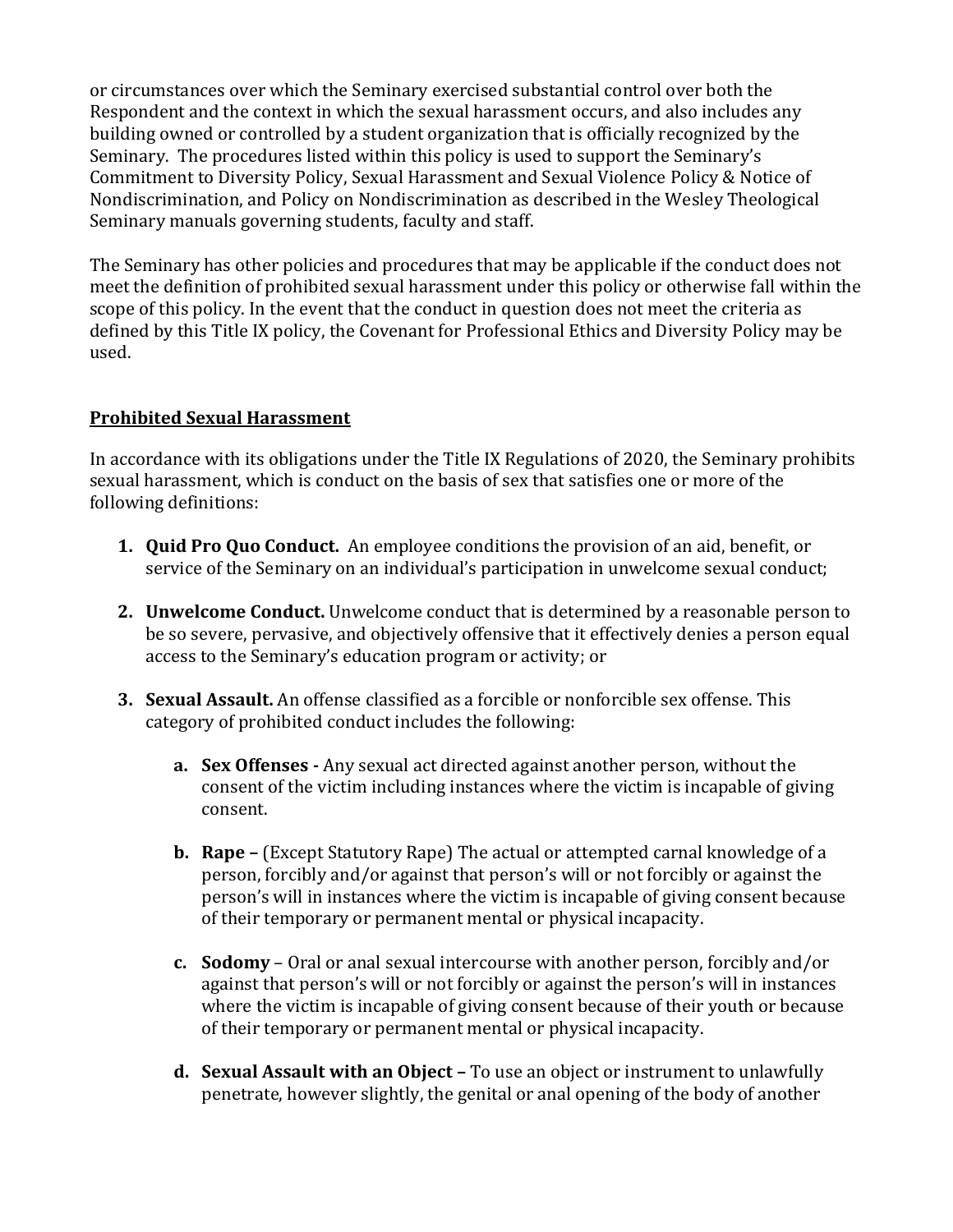person, forcibly and/or against that person's will or not forcibly or against the person's will in instances where the victim is incapable of giving consent because of their youth or because of their temporary or permanent mental or physical incapacity.

- **e. Fondling –** The touching of the private body parts of another person for the purpose of sexual gratification, forcibly and/or against that person's will or not forcibly or against the person's will in instances where the victim is incapable of giving consent because of their youth or because of their temporary or permanent mental or physical incapacity.
- **f. Incest –** Nonforcible sexual intercourse between persons who are related to each other within the degrees wherein marriage is prohibited by law.
- **4. Dating violence.** Violence committed by a person— (A) who is or has been in a social relationship of a romantic or intimate nature with the victim; and (B) where the existence of such a relationship shall be determined based on a consideration of the following factors: (i) The length of the relationship. (ii) The type of relationship. (iii) The frequency of interaction between the persons involved in the relationship.
- **5. Domestic Violence.** A felony or misdemeanor crimes of violence committed by a current or former spouse or intimate partner of the victim, by a person with whom the victim shares a child in common, by a person who is cohabitating with or has cohabitated with the victim as a spouse or intimate partner, by a person similarly situated to a spouse of the victim under the domestic or family violence laws of the District of Columbia or by any other person against an adult or youth victim who is protected from that person's acts under the domestic or family violence laws of the District of Columbia.
- **6. Stalking**. Engaging in a course of conduct directed at a specific person that would cause a reasonable person to— (A) fear for their safety or the safety of others; or (B) suffer substantial emotional distress.

# **Definitions**

- **1. Consent (District of Columbia, § 22-3001)** means words or overt actions indicating a freely given agreement to the sexual act or contact in question. Lack of verbal or physical resistance or submission by the victim, resulting from the use of force, threats, or coercion by the respondent shall not constitute consent.
	- **a. Consent is informed.** Consent is an affirmative, knowing, unambiguous, and conscious decision by each participant to engage in mutually agreed-upon sexual activity.
	- **b. Consent is voluntary.** Consent must be given without coercion, force, threats or intimidation. Consent means positive cooperation in the act or expression of intent to engage in the act pursuant to an exercise of free will. Even though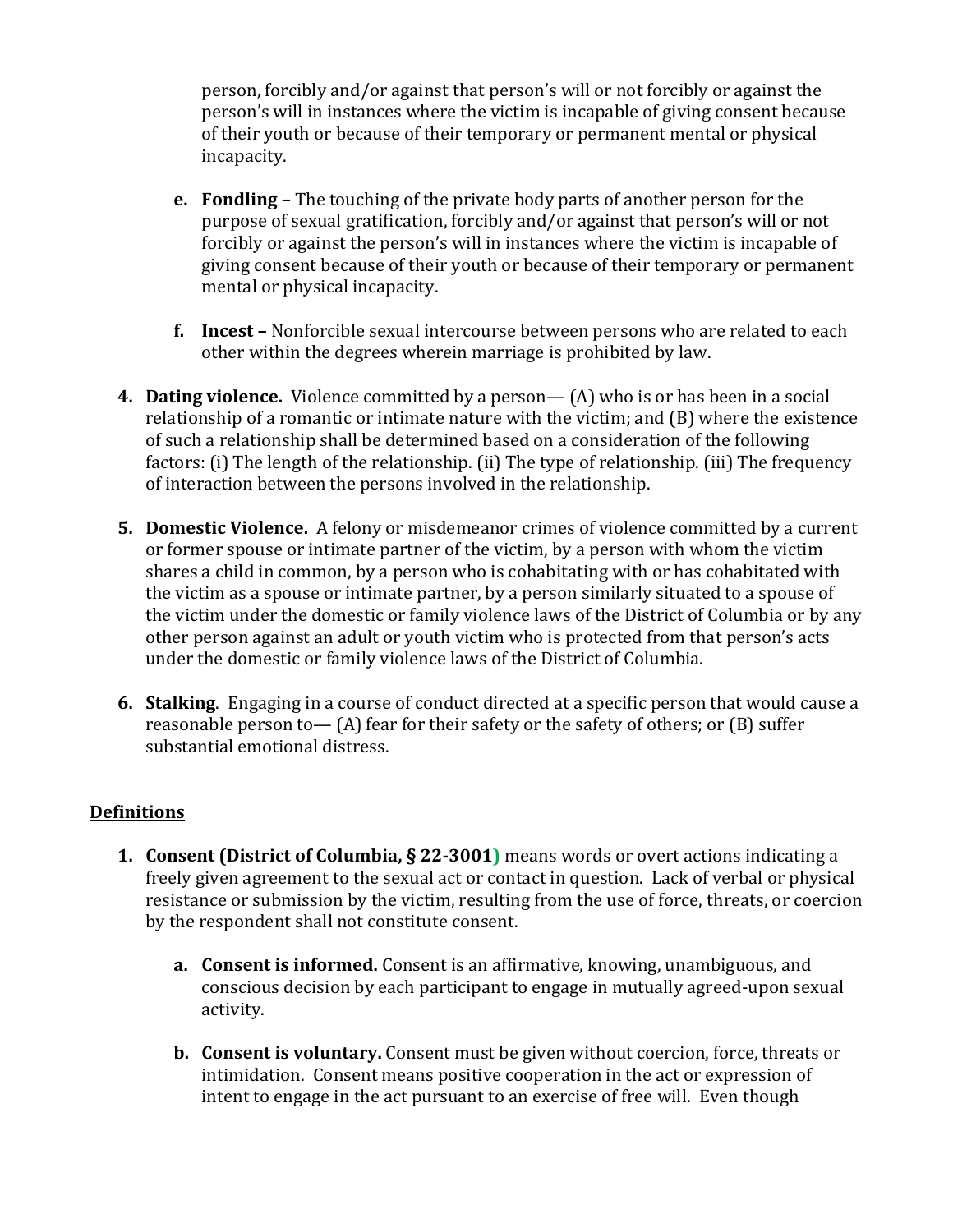consent does not necessarily need to be verbal, relying purely on non-verbal communication can lead to misunderstandings. Hence, a spoken agreement is the most clearly indicated form of consent. It may not, in any way, be inferred from silence, passivity, lack of resistance or lack of an active response alone. Assuming that consent was given by the absence of a "no" is wrong.

- **c. Consent is revocable.** Consent to some form of sexual activity does not imply consent to other forms of sexual activity. Consent to sexual activity on one occasion is not consent to engage in sexual activity on another occasion. A current or previous dating or sexual relationship, by itself, is not sufficient to constitute consent. Even in the context of a relationship, there must be mutual consent to engage in sexual activity. Consent must be ongoing throughout a sexual encounter and can be revoked at any time. Once consent is withdrawn, the sexual activity must stop immediately.
- **d. Consent cannot be given when a person is coerced and/or incapacitated.** A person cannot consent if s/he is under the threat of violence, bodily injury or other forms of coercion. A person cannot consent if his/her understanding of the act is affected by a physical or mental impairment. Consent must be given with rational and reasonable judgment, so if the survivor was physically incapacitated from the consumption of alcohol or drugs, unconsciousness, or any other kind of inability, consent cannot be given or obtained.
- **2. Complainant** means an individual who is alleged to be the victim of conduct that could constitute sexual harassment under this policy.
- **3. Formal complaint** means a document filed by a Complainant or signed by the Title IX Coordinator alleging sexual harassment against a Respondent and requesting that the Seminary investigate the allegation of sexual harassment. At the time of filing a Formal Complaint, a Complainant must be participating in or attempting to participate in the education program or activity of the Seminary with which the Formal Complaint is filed.
- **4. Grievance Process** means the fact-finding process from the time of the filing of the Formal Complaint through the final determination of an appeal (if any).
- **5. Respondent** means an individual who has been reported to be the perpetrator of conduct that could constitute sexual harassment under this policy.
- **6. Supportive Measures** means non-disciplinary, non-punitive individualized services offered as appropriate, as reasonably available, and without fee or charge to the Complainant or the Respondent before or after the filing of a Formal Complaint or where no Formal Complaint has been filed. Such measures are designed to restore or preserve equal access to the Seminary's education program or activity without unreasonably burdening the other party, including measures designed to protect the safety of all parties or the Seminary's educational environment, or deter sexual harassment. Supportive measures may include counseling, extensions of deadlines or other course-related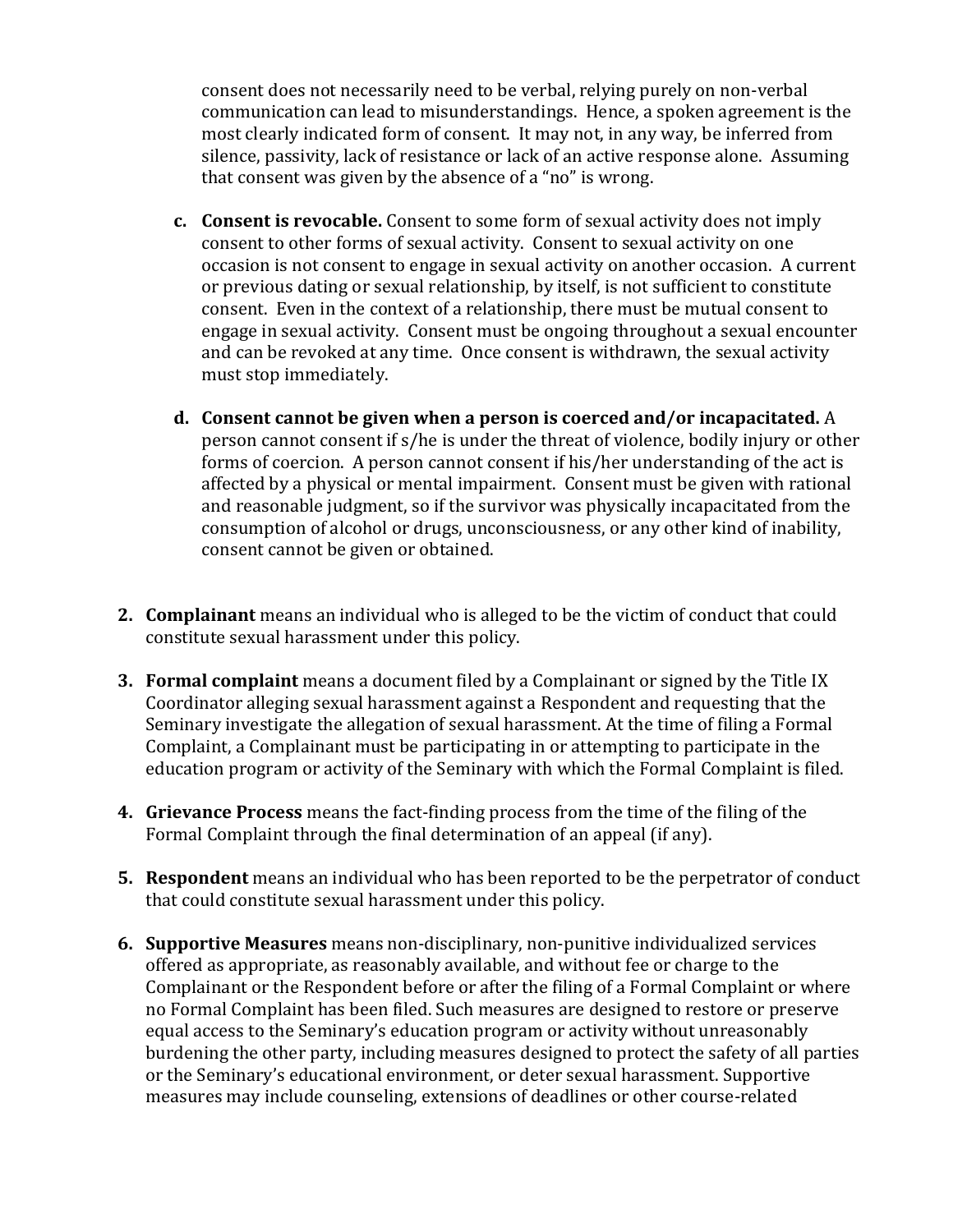adjustments, modifications of work or class schedules, campus escort services, mutual restrictions on contact between the parties, changes in work or housing locations, leaves of absence, increased security and monitoring of certain areas of the campus, and other similar measures. Supportive measures may also include written notification about available services both within the institution and the community and options for available assistance as required by the Clery Act. Supportive measures are not disciplinary measures.

### **Reporting Prohibited Sexual Harassment**

- **1. Notice of Allegations.** The Seminary has notice of sexual harassment or allegations of sexual harassment when such conduct is reported to the Associate Dean of Community Life, Title IX Coordinator, Diversity Officer or any official of the Seminary who has authority to institute corrective measures on behalf of the institution. However, all employees are required to report sexual harassment, as defined and prohibited by this policy, to the Title IX Coordinator, consistent with the requests of the Complainant. This process revokes the mandated reporter privileges given to faculty, clergy, attorneys, social workers, etc.
- **2. Response to a Report.** With or without a Formal Complaint, upon a report of sexual harassment, the Title IX Coordinator will promptly contact the Complainant to discuss the availability of Supportive Measures, consider the Complainant's wishes with respect to Supportive Measures, inform the Complainant of the availability of Supportive Measures with or without the filing of a Formal Complaint, and explain to the Complainant the process for filing a Formal Complaint.
- **3. Information Packet.** Upon a receipt of a report of sexual assault, dating violence, domestic violence or stalking, the Seminary shall provide an information packet that contains procedures to follow if a sex offense, domestic violence, dating violence, sexual assault, or stalking has occurred, including information in writing about
	- a. The importance of preserving evidence as may be necessary to the proof of criminal domestic violence, dating violence, sexual assault, or stalking, or in obtaining a protection order;
	- b. How and to whom the alleged offense should be reported;
	- c. Options regarding law enforcement and campus authorities, including notification of the option to:
		- i. Notify proper law enforcement authorities, including on-campus and local police;
		- ii. Be assisted by campus authorities in voluntarily notifying law enforcement authorities; and
		- iii. Decline to notify such authorities;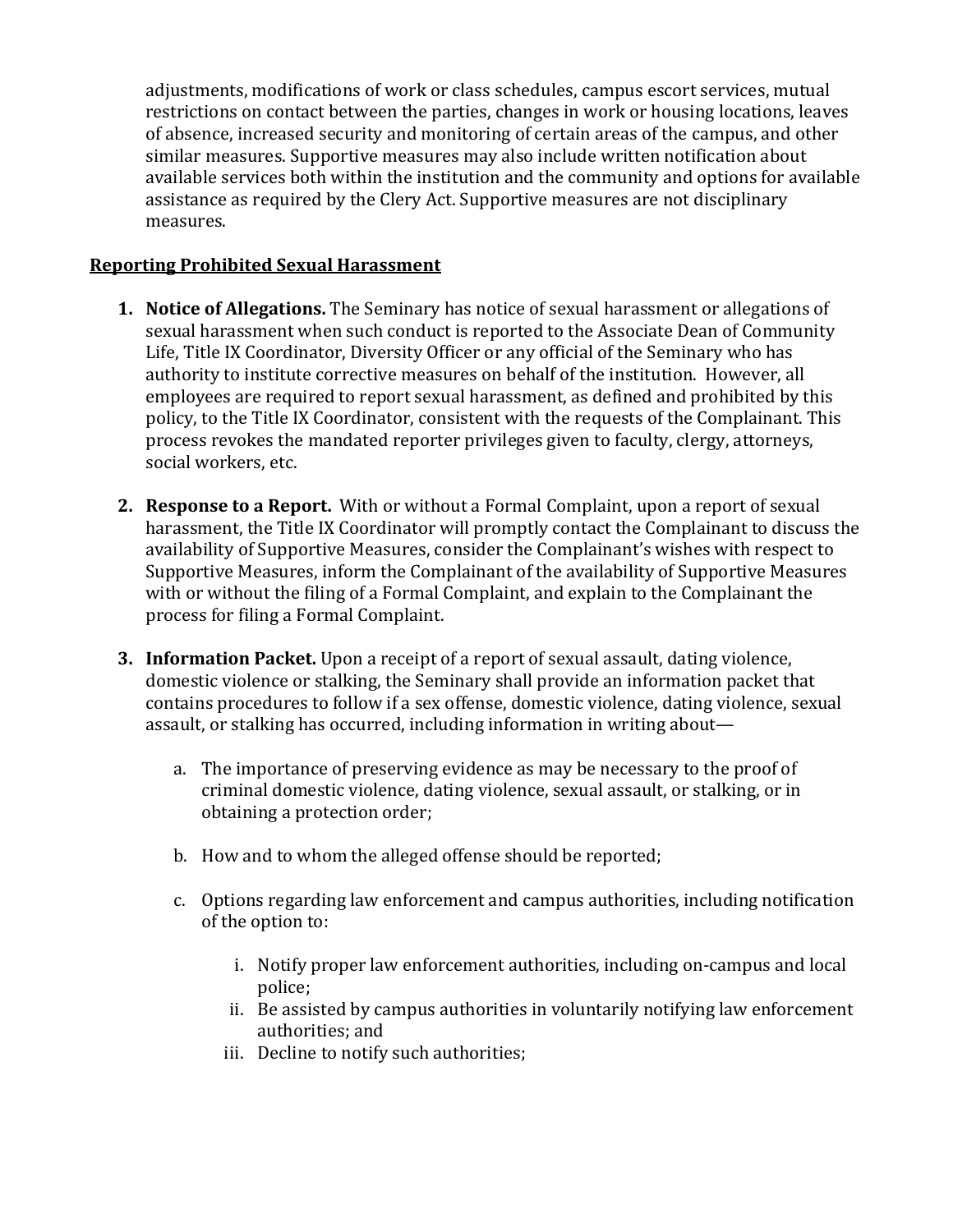- d. Where applicable, their rights and the institution's responsibilities regarding orders of protection, no contact orders, restraining orders, or similar lawful orders issued by a criminal, civil, or tribal court;
- e. Information about appropriate and available services both at the institution and in the community; and
- f. Options for, available reasonably available assistance and accommodations and how to request them.

The Seminary's information packet for victims of sexual assault, dating violence, domestic violence and stalking is located here: [https://www.wesleyseminary.edu/community](https://www.wesleyseminary.edu/community-life/wts-safety-regulatory-info/)[life/wts-safety-regulatory-info/](https://www.wesleyseminary.edu/community-life/wts-safety-regulatory-info/) or available from the Title IX Coordinator.

- **4. Implementation of Supportive Measures.** The Seminary shall treat parties equitably by offering Supportive Measures to the Complainant, and by following a grievance process that complies with this policy before the imposition of any disciplinary sanctions or other actions that are not Supportive Measures as against the Respondent. The Seminary will maintain as confidential any Supportive Measures provided to the Complainant or Respondent, to the extent that maintaining such confidentiality would not impair the ability of the Seminary to provide the Supportive Measures. The Title IX Coordinator is responsible for coordinating the effective implementation of Supportive Measures. The Title IX Coordinator should record and retain records regarding requests and provision of Supportive Measure in accordance with the requirements set out at XIV. Record Keeping, below.
- **5. Emergency removal.** Nothing in this part precludes a recipient from removing a Respondent from the Seminary's education program or activity on an emergency basis, provided that the Seminary undertakes an individualized safety and risk analysis, determines that an immediate threat to the physical health or safety of any student or other individual arising from the allegations of sexual harassment justifies removal, and provides the Respondent with notice and an opportunity to challenge the decision immediately following the removal.
- **6. Administrative Leave.** The Seminary reserves the right to place a non-student employee Respondent on administrative leave during the pendency of a grievance process.

#### **Procedures for Resolving Complaints of Prohibited Sexual Harassment**

#### **1. Informal Resolution**

Consistent with the requirements of this section, at any time prior to reaching a determination regarding responsibility, the Seminary may facilitate an informal resolution process, such as mediation, that does not involve a full investigation and adjudication, provided that the Seminary: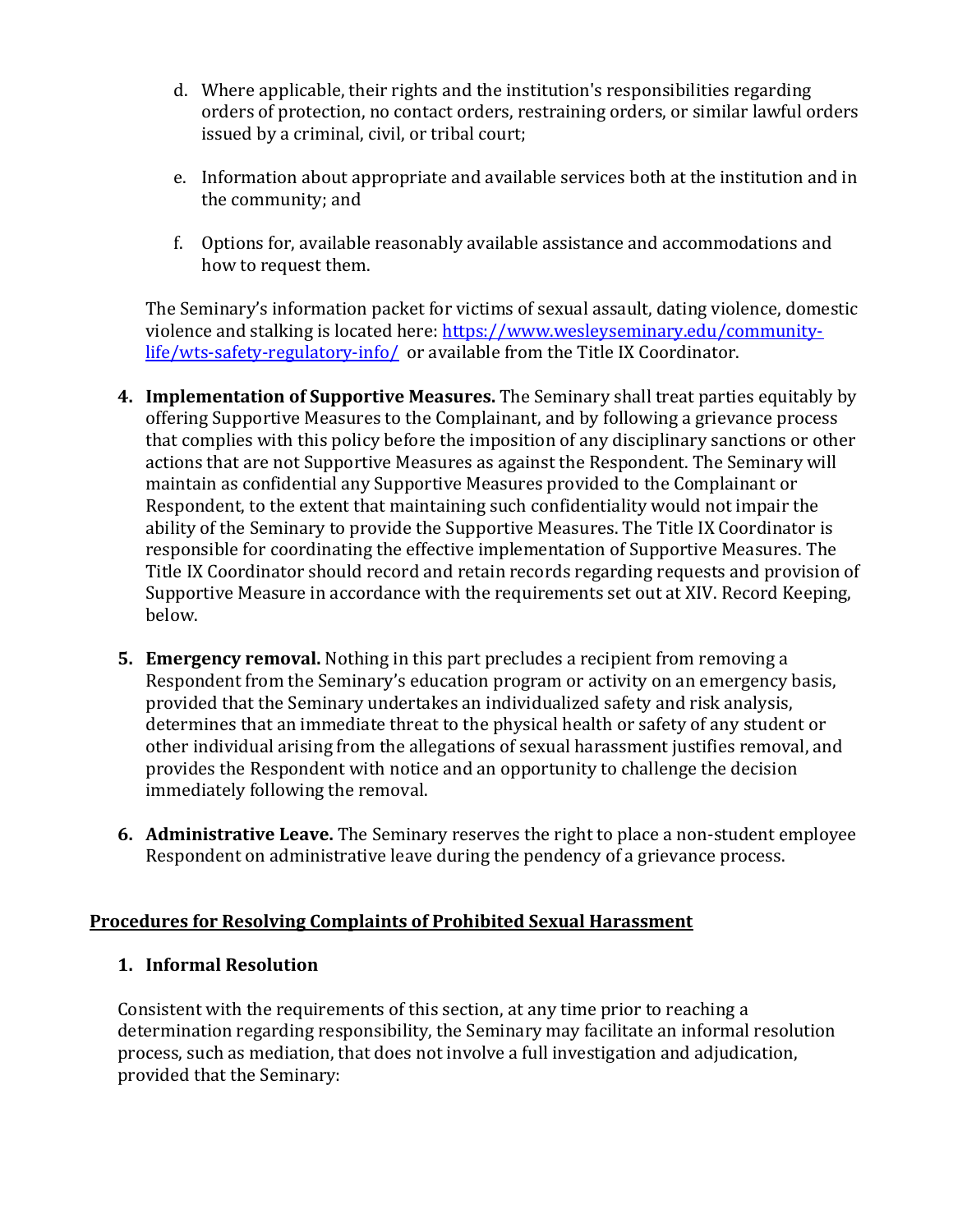- **a.** Provides to the parties a written notice disclosing;
	- i. The allegations,
	- ii. The requirements of the informal resolution process including the circumstances under which it precludes the parties from resuming a Formal Complaint arising from the same allegations, provided, however, that at any time prior to agreeing to a resolution, any party has the right to withdraw from the informal resolution process and resume the grievance process with respect to the Formal Complaint; and
	- iii. Any consequences resulting from participating in the informal resolution process, including the records that will be maintained or could be shared.
- **b.** Obtains the parties' voluntary, written consent to the informal resolution process; and
- **c.** Does not offer or facilitate an informal resolution process to resolve allegations that an employee sexually harassed a student.
- **d.** Completes the informal resolution process within 60 days of receiving the Formal Complaint, unless unusual or complex circumstances exist

The Seminary does not require as a condition of enrollment or continuing enrollment, or employment or continuing employment, or enjoyment of any other right, waiver of the right to an investigation and adjudication of Formal Complaints of sexual harassment under this policy. The Seminary shall not require the parties to participate in an informal resolution process and will not offer an informal resolution process unless a Formal Complaint is filed.

### **2. Formal Complaint and the Grievance Process**

- **a. Filing a Formal Complaint.** A Formal Complaint may be filed with the Title IX Coordinator in person, by mail, or by electronic mail, by using the contact information listed for the Title IX Coordinator above. Complainants may also contact Dr. Asa J. Lee, Vice-President for Campus Administration & Associate Dean for Campus Life in the event they wish to file a complaint. A ''document filed by a Complainant'' means a document or electronic submission (such as by electronic mail or through an online portal provided for this purpose by the Seminary) that contains the Complainant's physical or digital signature, or otherwise indicates that the Complainant is the person filing the Formal Complaint. Where the Title IX Coordinator signs a Formal Complaint, the Title IX Coordinator is not a Complainant or otherwise a party. A Formal Complaint shall trigger an investigation except as specified below.
- **b. Dismissal of a Formal Complaint.** The Seminary shall investigate the allegations in a Formal Complaint, except as follows:
	- i. The Seminary shall dismiss the Formal Complaint if the conduct alleged in the Formal Complaint
		- 1. Would not constitute sexual harassment as defined by this policy, even if proved,
		- 2. Did not occur in the Seminary's educational program or activity,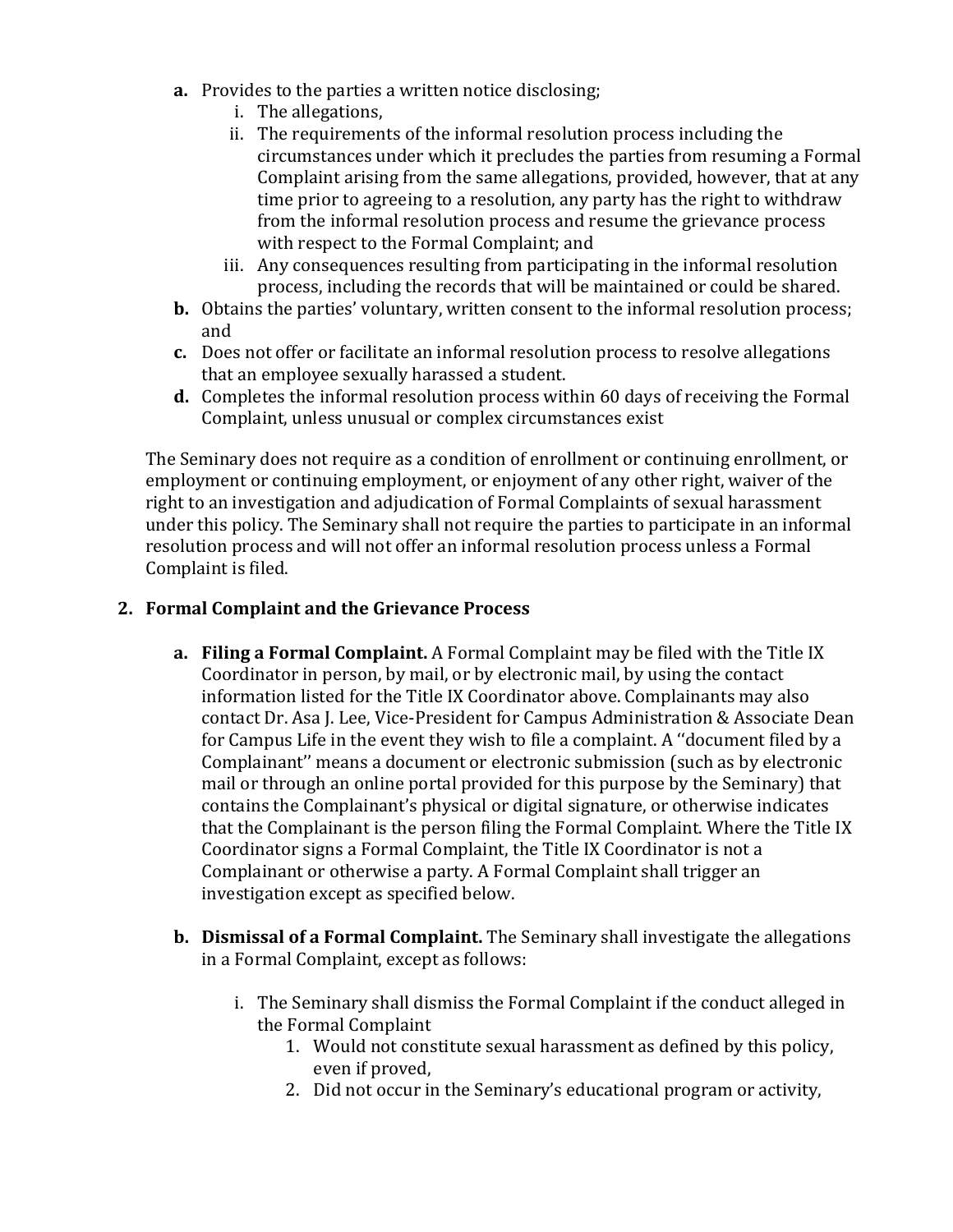- 3. Or did not occur against a person in the United States.
- ii. The Seminary may dismiss the Formal Complaint or any allegations therein, if at any time during the investigation or hearing:
	- 1. A Complainant notifies the Title IX Coordinator in writing that the Complainant would like to withdraw the Formal Complaint or any allegations therein;
	- 2. The respondent is no longer enrolled or employed by the Seminary; or
	- 3. Specific circumstances prevent the Seminary from gathering evidence sufficient to reach a determination as to the Formal Complaint or allegations therein.
- iii. Upon a dismissal required or permitted under this section, the Seminary will promptly send written notice of the dismissal and reason(s) therefor simultaneously to the parties.
- **c. Consolidation of Formal Complaints**. The Seminary may consolidate Formal Complaints as to allegations of sexual harassment against more than one Respondent, or by more than one Complainant against one or more Respondents, or by one party against the other party, where the allegations of sexual harassment arise out of the same facts or circumstances. Where a grievance process involves more than one Complainant or more than one Respondent, references in this section to the singular ''party,'' ''Complainant,'' or ''Respondent'' include the plural, as applicable.

# **d. Notice of Charges.**

- i. **Initial Notice of Charges.** Upon receipt of a Formal Complaint, prior to commencing to the investigation, the Seminary shall provide the following written notice to the parties who are known. This notice shall include:
	- 1. This policy (as a link or attachment).
	- 2. Notice of the allegations of sexual harassment potentially constituting sexual harassment as defined in this policy, including sufficient details known at the time and with sufficient time to prepare a response before any initial interview. Sufficient details include the identities of the parties involved in the incident, if known, the conduct allegedly constituting sexual harassment under this policy, and the date and location of the alleged incident, if known.
	- 3. A statement that the Respondent is presumed not responsible for the alleged conduct and that a determination regarding responsibility is made at the conclusion of the grievance process.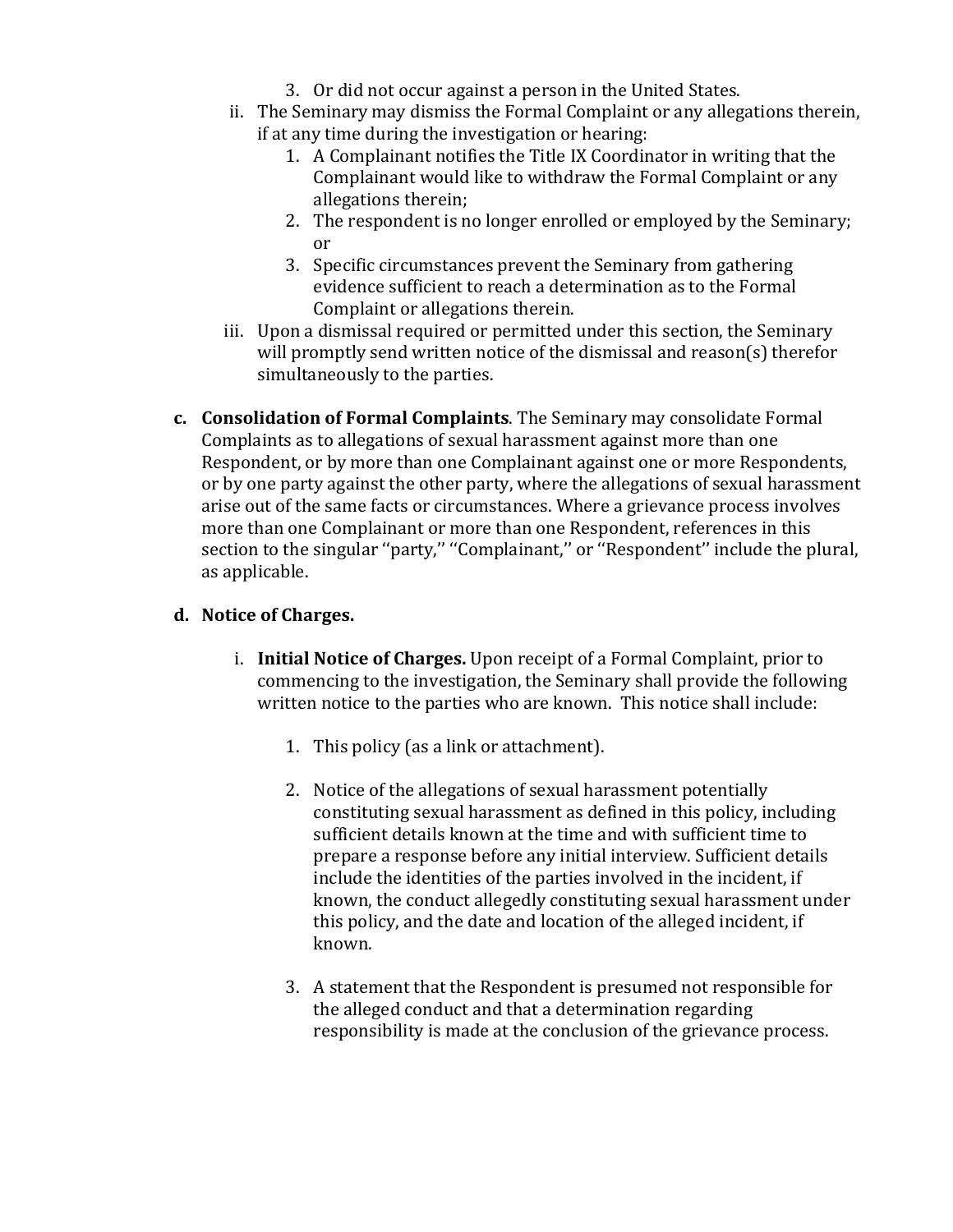- 4. Notification to the parties that they may have an advisor of their choice, who may be, but is not required to be, an attorney.
- 5. Notification to the parties that they may inspect and review evidence, as set forth in this policy.
- 6. Any provision in the Seminary's code of conduct that prohibits knowingly making false statements or knowingly submitting false information during the grievance process.
- 7. Describes the standard of evidence that will be used.
- 8. Lists all possible sanctions the institution may imposed.
- **e. Amended Notice of Charges.** If, in the course of an investigation, the Seminary decides to investigate allegations about the Complainant or Respondent that are not included in the initial notice of charge, the Seminary must provide notice of the additional allegations to the parties whose identities are known.

# **f. Principles for the Grievance Process.**

Under this grievance process, the Seminary shall:

- i. Ensure that the burden of proof and the burden of gathering evidence sufficient to reach a determination regarding responsibility rest on the Seminary and not on the parties provided that the Seminary cannot access, consider, disclose, or otherwise use a party's records that are made or maintained by a physician, psychiatrist, psychologist, or other recognized professional or paraprofessional acting in the professional's or paraprofessional's capacity, or assisting in that capacity, and which are made and maintained in connection with the provision of treatment to the party, unless the Seminary obtains that party's voluntary, written consent to do so for a grievance process under this section (if a party is not an ''eligible student,'' as defined in 34 CFR 99.3, then the Seminary must obtain the voluntary, written consent of a ''parent,'' as defined in 34 CFR 99.3).
- ii. Provide an equal opportunity for the parties to present witnesses, including fact and expert witnesses, and other inculpatory and exculpatory evidence.
- iii. Not restrict the ability of either party to discuss the allegations under investigation or to gather and present relevant evidence.
- iv. Provide the parties with the same opportunities to have others present during any grievance proceeding, including the opportunity to be accompanied to any related meeting or proceeding by the advisor of their choice, who may be, but is not required to be, an attorney, and not limit the choice or presence of advisor for either the Complainant or Respondent in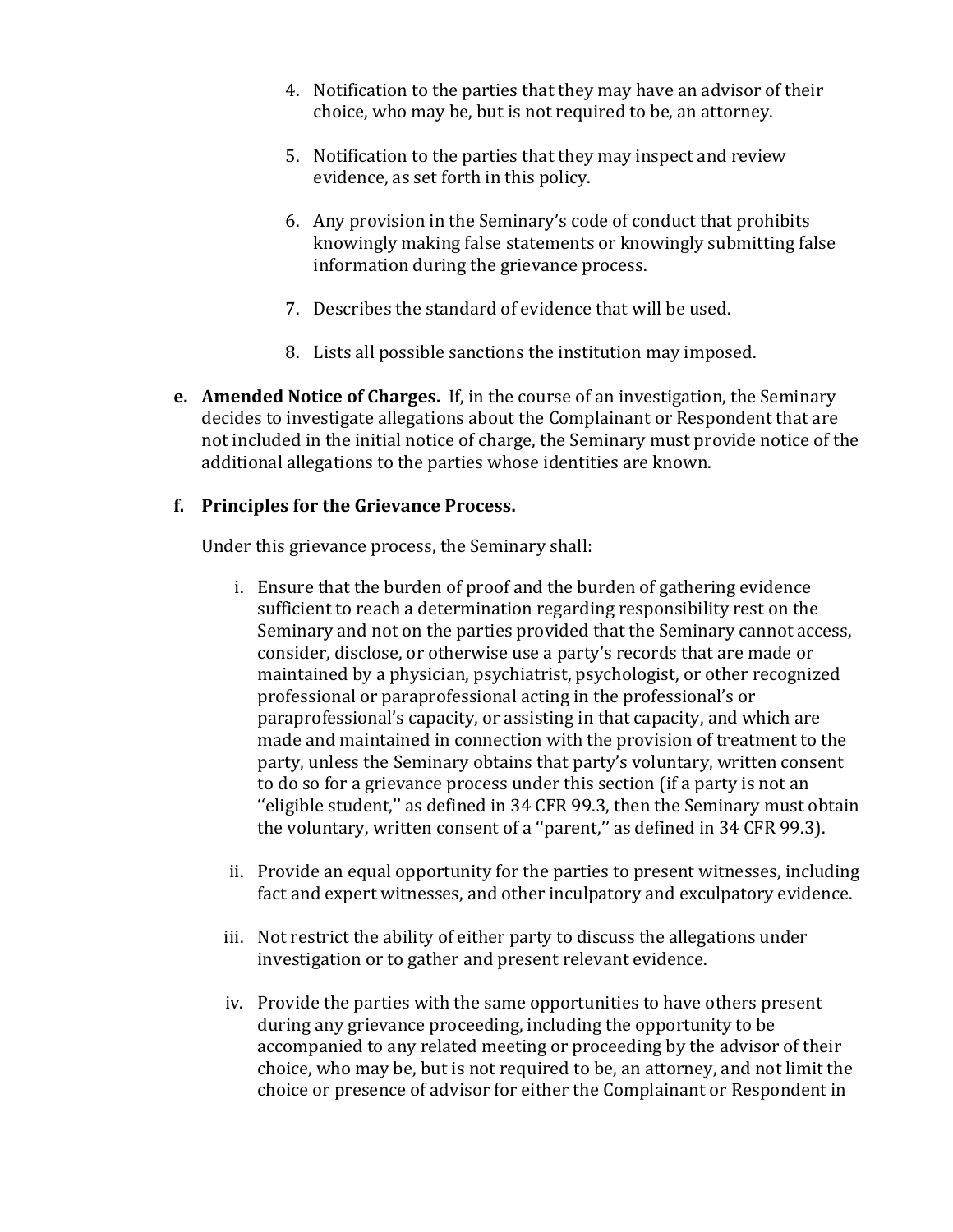any meeting or grievance proceeding; however, the Seminary may establish restrictions regarding the extent to which the advisor may participate in the proceedings, as long as the restrictions apply equally to both parties.

- v. Provide, to a party whose participation is invited or expected, written notice of the date, time, location, participants, and purpose of all hearings, investigative interviews, or other meetings, with sufficient time for the party to prepare to participate.
- vi. Require an objective evaluation of all relevant evidence—including both inculpatory and exculpatory evidence— and provide that credibility determinations may not be based on a person's status as a Complainant, Respondent, or witness.
- vii. Require that any individual designated as a Title IX Coordinator, investigator, decisionmaker, or any person to facilitate an informal resolution process, not have a conflict of interest or bias for or against complainants or respondents generally or an individual Complainant or Respondent. The Seminary may use internal personnel or external parties in the informal resolution process or the grievance process, provided that they meet this requirement.
- viii. Include a presumption that the Respondent is not responsible for the alleged conduct until a determination regarding responsibility is made at the conclusion of the grievance process.
	- ix. Use the following standard of evidence to determine responsibility for allegations in a Formal Complaint of sexual harassment: the clear and convincing evidence standard*.* The standard of evidence shall be the same for Formal Complaints against students as for Formal Complaints against faculty and staff.
	- x. Not require, allow, rely upon, or otherwise use questions or evidence that constitute, or seek disclosure of, information protected under a legally recognized privilege, unless the person holding such privilege has waived the privilege.

#### **g. Extensions of the Grievance Process.**

The Title IX Coordinator may grant or deny requests from either party to temporarily delay the grievance process or may issue the limited extension of time frames for good cause with written notice to the Complainant and the Respondent of the delay or extension and the reasons for the action.

Good cause may include considerations such as the absence of a party, a party's advisor, or a witness; concurrent law enforcement activity; or the need for language assistance or accommodation of disabilities.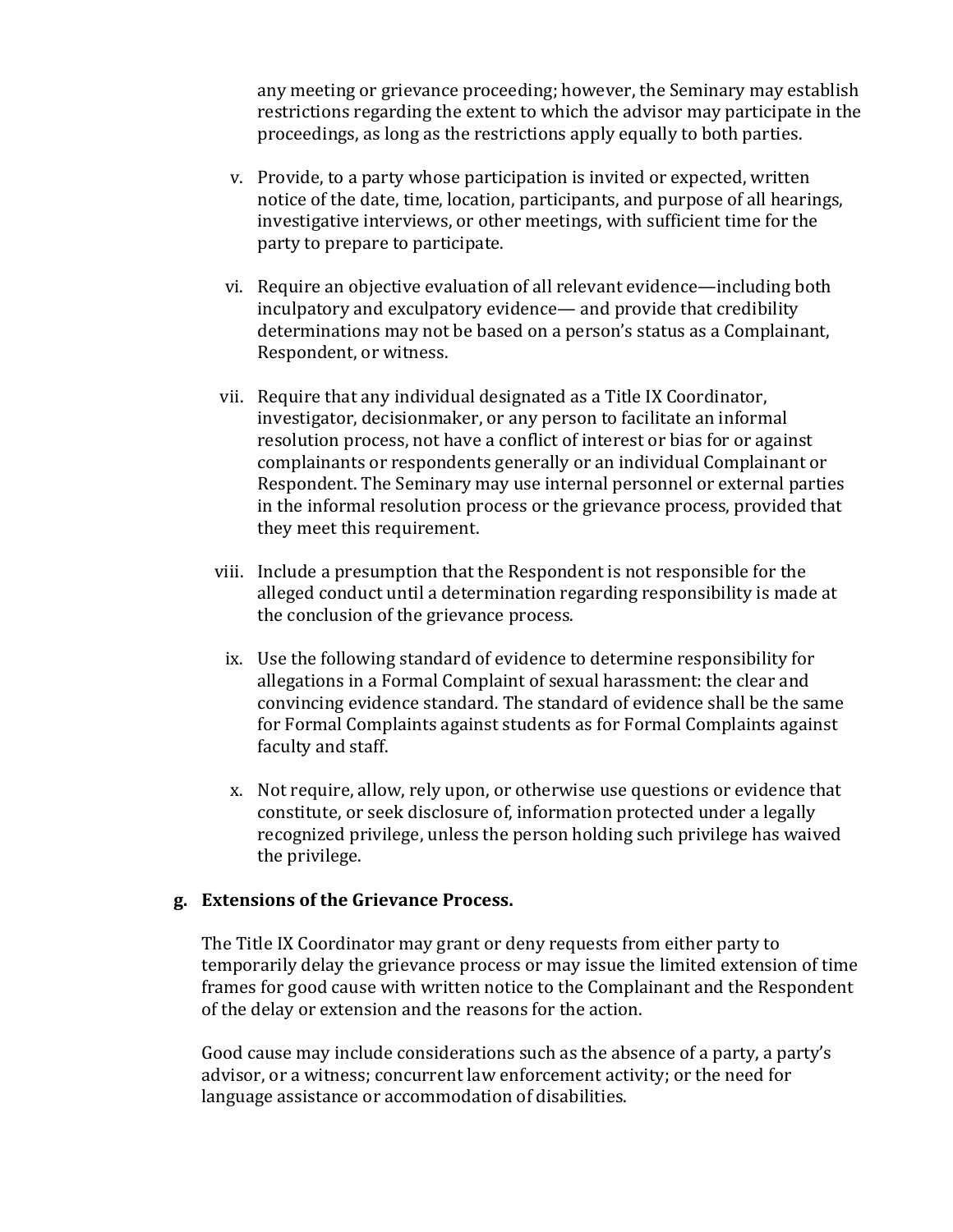### **h. Investigation of Formal Complaints.**

When investigating a Formal Complaint, the Seminary shall, within 30 days of receiving the Formal Complaint, unless unusual or complex circumstances exist:

- i. Engage in fact-gathering of all relevant facts. Credibility resolutions and fact-finding shall be conducted in the live hearing phase of the grievance process.
- ii. Provide both parties an equal opportunity to inspect and review any evidence obtained as part of the investigation that is directly related to the allegations raised in a Formal Complaint, including the evidence upon which the Seminary does not intend to rely in reaching a determination regarding responsibility and inculpatory or exculpatory evidence whether obtained from a party or other source, so that each party can meaningfully respond to the evidence prior to conclusion of the investigation.
- iii. Prior to completion of the investigative report, send to each party and the party's advisor, if any, the evidence subject to inspection and review in an electronic format or a hard copy, and the parties must have at least 10 days to submit a written response, which the investigator will consider prior to completion of the investigative report.
- iv. Make all such evidence subject to the parties' inspection and review available at any hearing to give each party equal opportunity to refer to such evidence during the hearing, including for purposes of crossexamination; and
- v. Create an investigative report that fairly summarizes relevant evidence and, at least 10 days prior to a hearing or other time of determination regarding responsibility, send to each party and the party's advisor, if any, the investigative report in an electronic format or a hard copy, for their review and written response.

# **Live Hearings Under the Grievance Process**

# **1. Requirement of a Live Hearing for Fact-Finding and Determining Responsibility.**

- a. Following the investigation, within 30 days of sending the final investigative report to the parties, unless unusual or complex circumstances exist, the Seminary shall conduct a live hearing for the purposes of determining responsibility for allegations of sexual harassment in the Formal Complaint.
- b. The decision-maker(s) cannot be the same person(s) as the Title IX Coordinator or the investigator(s).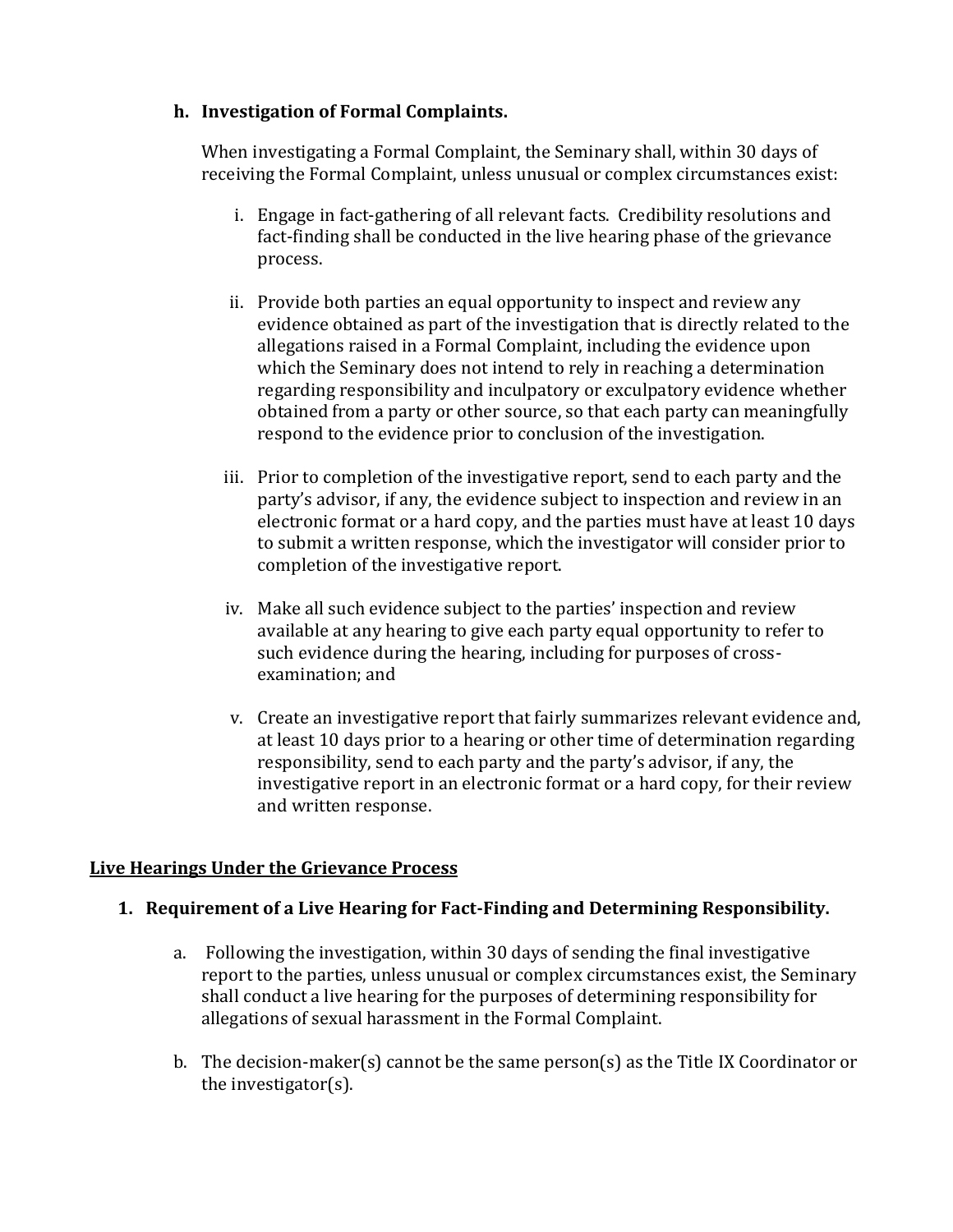- c. If a party does not have an advisor present at the live hearing, the Seminary shall provide without fee or charge to that party, an advisor of the Seminary's choice, who may be, but is not required to be, an attorney, to conduct cross examination on behalf of that party. The Seminary is obligated to ensure each Party has an advisor, either of the Party's or the Seminary's choice regardless of whether or not the Party is present at the hearing.
- d. Live hearings may be conducted with all parties physically present in the same geographic location or, at the Seminary's discretion, any or all parties, witnesses, and other participants may appear at the live hearing virtually, with technology enabling participants simultaneously to see and hear each other.
- e. At the request of either party, the Seminary shall provide for the live hearing to occur with the parties located in separate rooms with technology enabling the decision-maker(s) and parties to simultaneously see and hear the party or the witness answering questions.
- f. The Seminary shall create an audio or audiovisual recording, or transcript, of any live hearing and make it available to the parties for inspection and review.

### **2. Questioning at the Live Hearing.**

- a. At the live hearing, the decisionmaker(s) must permit each party's advisor to ask the other party and any witnesses all relevant questions and follow-up questions, including those challenging credibility.
- b. Only relevant cross examination and other questions may be asked of a party or witness.
- c. Cross examination at the live hearing must be conducted directly, orally, and in real time by the party's advisor of choice and never by a party personally, notwithstanding the Seminary's ability to otherwise restrict the extent to which advisors may participate in the proceedings.
- d. Before the Complainant, Respondent, or witness answers a cross-examination or other question, the decision-maker(s) must first determine whether the question is relevant. The decision-maker(s) must explain to the party proposing the questions any decision to exclude a question as not relevant.
- e. Questions and evidence about the Complainant's sexual predisposition or prior sexual behavior are not relevant, unless such questions and evidence about the Complainant's prior sexual behavior are offered to prove that someone other than the respondent committed the conduct alleged by the Complainant, or if the questions and evidence concern specific incidents of the complainant's prior sexual behavior with respect to the Respondent and are offered to prove consent.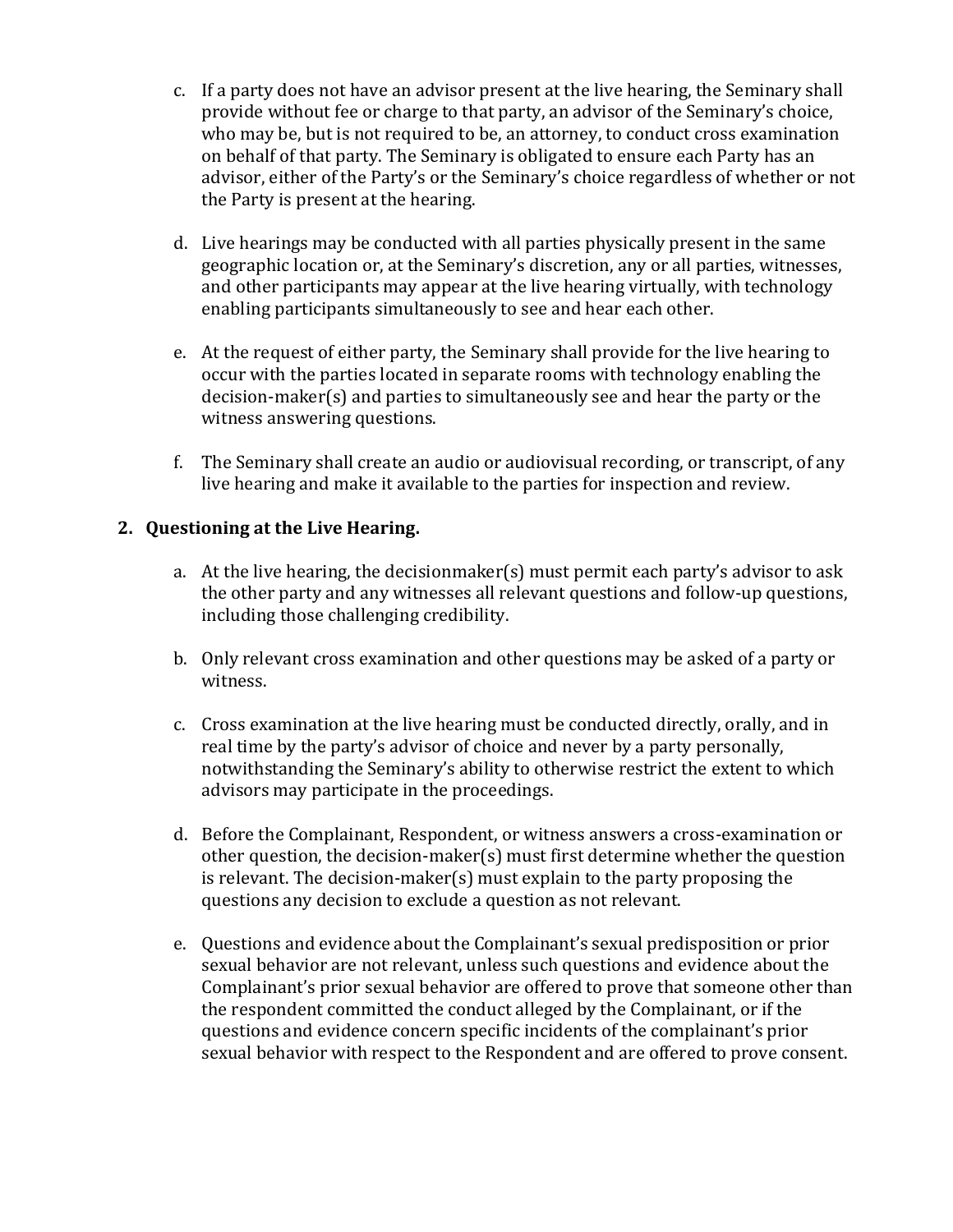### **3. Use of Witness Statements.**

- a. If a party or witness does not submit to cross examination at the live hearing, the decision-maker(s) must not rely on any statement of that party or witness in reaching a determination regarding responsibility.
- b. The decision-maker(s) cannot draw an inference about the determination regarding responsibility based solely on a party's or witness's absence from the live hearing or refusal to answer cross examination or other questions.

### **4. Written Determination of the Decision-Maker.**

- a. The decision-maker(s) shall issue a written determination regarding responsibility. To reach this determination, the decision-maker must apply the standard of evidence required by this policy. The written determination must include:
	- i. Identification of the allegations potentially constituting sexual harassment as defined by this policy;
	- ii. A description of the procedural steps taken from the receipt of the Formal Complaint through the determination, including any notifications to the parties, interviews with parties and witnesses, site visits, methods used to gather other evidence, and hearings held;
	- iii. Findings of fact supporting the determination;
	- iv. Conclusions regarding the application of the Seminary's policy to the facts;
	- v. A statement of, and rationale for, the result as to each allegation, including a determination regarding responsibility, any disciplinary sanctions imposed on the respondent, and whether remedies designed to restore or preserve equal access to the Seminary's education program or activity will be provided to the complainant; and
	- vi. The procedures and permissible bases for the Complainant and Respondent to appeal, as set forth in this policy.
- b. The Seminary shall provide the written determination to the parties simultaneously.
- c. The determination regarding responsibility becomes final either on the date that the Seminary provides the parties with the written determination of the result of the appeal, if an appeal is filed, or if an appeal is not filed, the date on which an appeal would no longer be considered timely.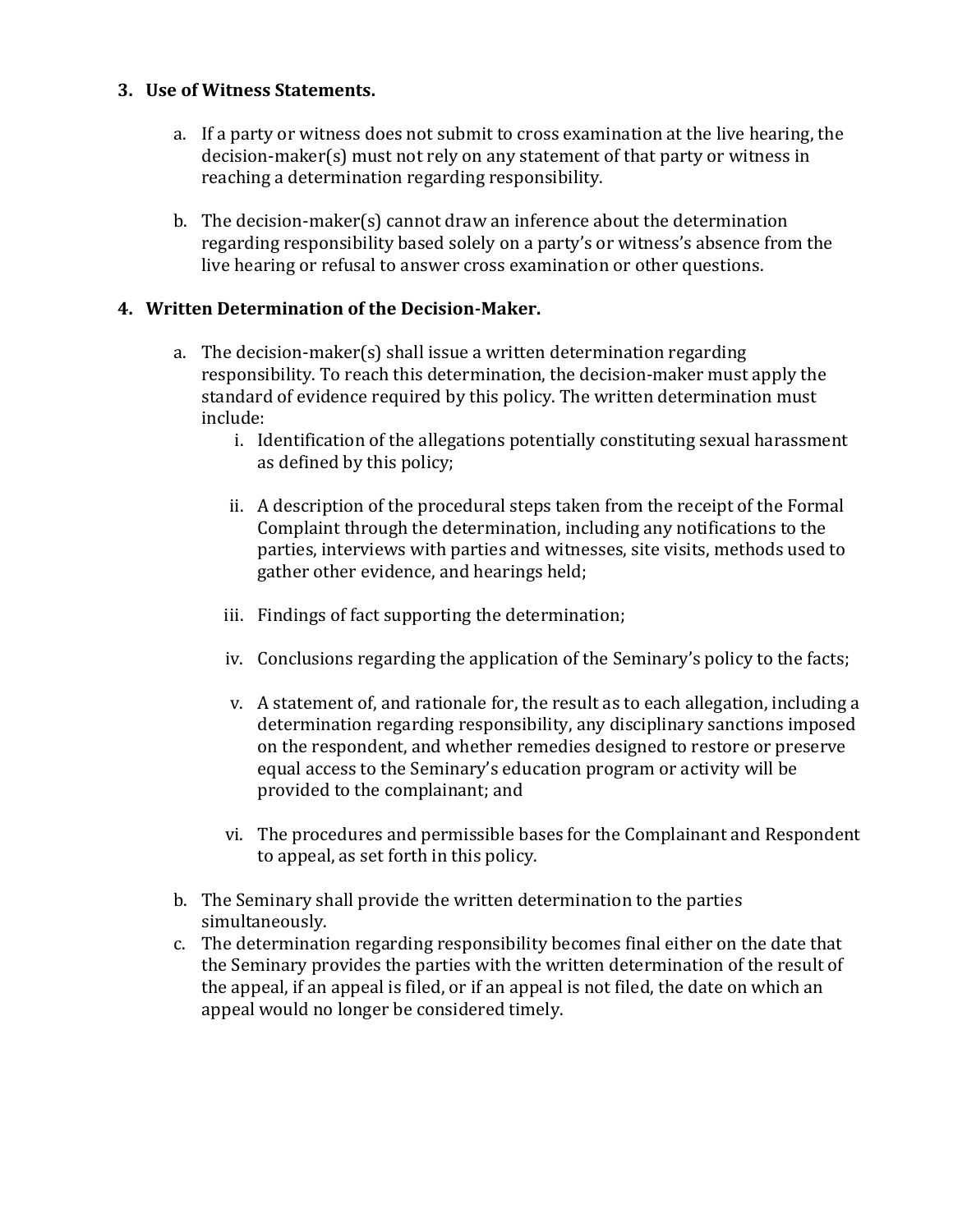### **Appeals**

Within 10 days of receiving the written determination, either party may appeal from a determination regarding responsibility, and from the Seminary's dismissal of a Formal Complaint or any allegations therein, on the following grounds:

**Ground 1:** Procedural irregularity that affected the outcome of the matter;

**Ground 2:** New evidence that was not reasonably available at the time the determination regarding responsibility or dismissal was made, that could affect the outcome of the matter; and

**Ground 3:** The Title IX Coordinator, investigator(s), or decision-maker(s) had a conflict of interest or bias for or against complainants or respondents generally or the individual complainant or respondent that affected the outcome of the matter.

As to all appeals, the Title IX Coordinator (or designee) shall:

- **a.** Notify the other party in writing immediately when an appeal is filed and implement appeal procedures equally for both parties;
- **b.** Ensure that the decision-maker(s) for the appeal is not the same person as the decision-maker(s) that reached the determination regarding responsibility or dismissal, the investigator(s), or the Title IX Coordinator;
- **c.** Ensure that the decision-maker(s) for the appeal complies with the standards set forth in this policy;
- **d.** Give the non-appealing party an opportunity to submit a written statement in response to the appeal within 10 days of receiving the appeal, which shall be transmitted within 2 business days to the Appeal Officer;

Within 20 days of receiving the appeal and the response, the Appeal Officer shall issue a written decision describing the result of the appeal and the rationale for the result; and provide the written decision simultaneously to both parties.

### **Remedies and Sanctions**

Remedies must be designed to restore or preserve equal access to Wesley Theological Seminary's education program or activity.

If it is concluded that a policy violation has occurred with a complainant who is a student, the written determination will be sent to the Vice-President for Campus Administration & Associate Dean for Community Life. The Vice-President/Associate Dean will make a determination as to the appropriate sanction. If the complainant is a faculty member, the written determination will be sent to the Academic Dean. The Academic Dean or designee will make a determination as to the appropriate sanction. If the complainant is a staff member, the written determination will be sent to the Director of Human Resources. The Director of Human Resources or designee will make a determination as to the appropriate sanction.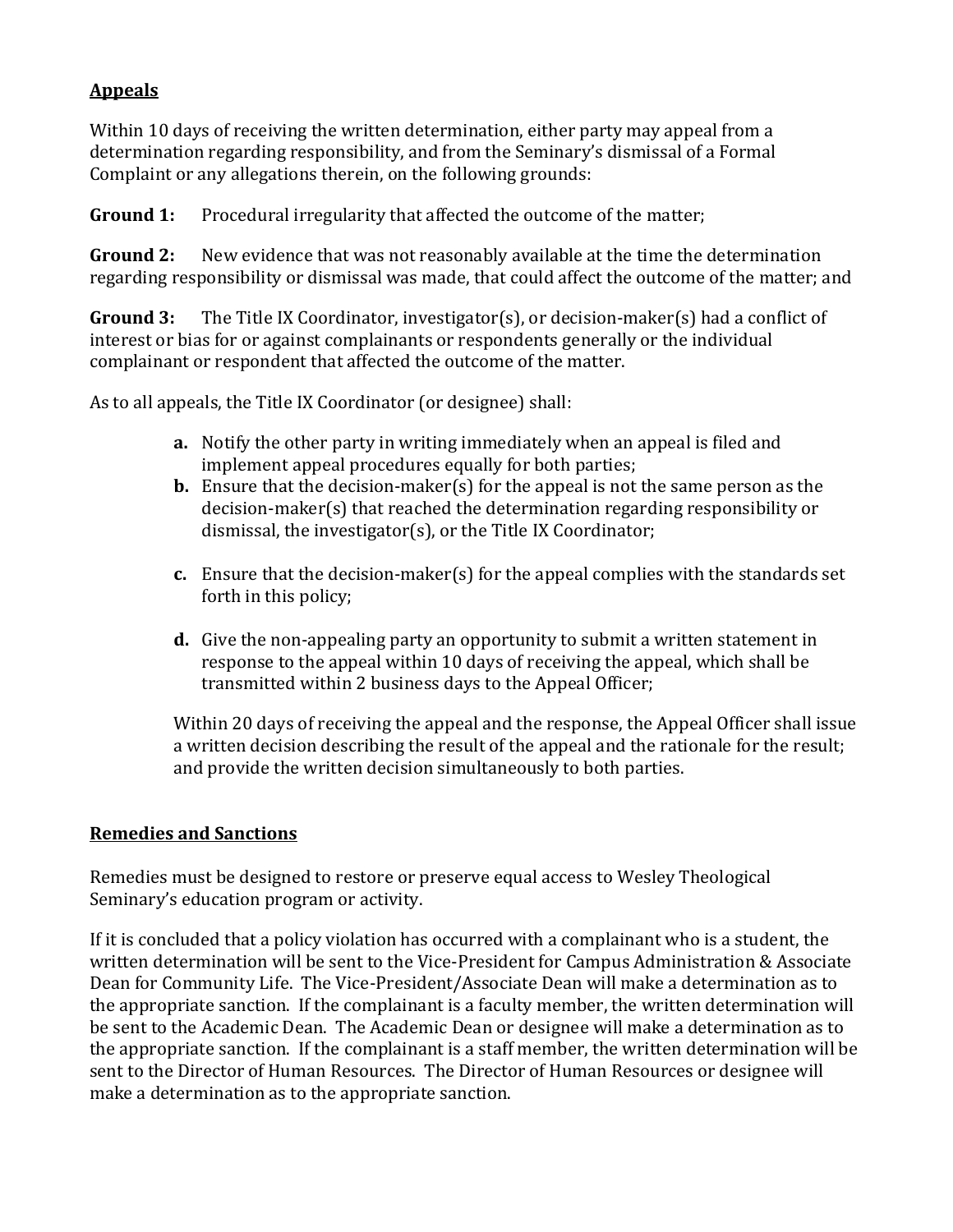The Title IX Coordinator is responsible for effective implementation of any remedies.

### **Retaliation Prohibited**

No one may intimidate, threaten, coerce, or discriminate against any individual for the purpose of interfering with any right established by this policy or because the individual has made a report or complaint, testified, assisted, or participated or refused to participate in any manner in an investigation, proceeding, or hearing under this policy.

Intimidation, threats, coercion, or discrimination, including charges against an individual for code of conduct violations that do not involve sex discrimination or sexual harassment, but arise out of the same facts or circumstances as a report or complaint of sex discrimination, or a report or Formal Complaint of sexual harassment, for the purpose of interfering with any right under this Policy constitutes retaliation.

The exercise of rights protected under the First Amendment does not constitute retaliation prohibited under this section.

Complaints alleging retaliation may be filed according to the grievance procedures for sex discrimination available at:

> Dr. Josie Hoover Title IX Coordinator [jhoover@wesleyseminary.edu](mailto:jhoover@wesleyseminary.edu) 202-664-5682

Dr. Asa Lee Vice-President for Campus Administration/Associate Dean for Community Life [alee@wesleyseminary.edu](mailto:alee@wesleyseminary.edu) 202-885-8614

> Mr. Matt Lyons Diversity Officer [mlyons@wesleyseminary.edu](mailto:mlyons@wesleyseminary.edu) 202-664-5703

Charging an individual with a code of conduct violation for making a materially false statement in bad faith in the course of a grievance proceeding under this policy does not constitute retaliation prohibited under of this section, provided, however, that a determination regarding responsibility, alone, is not sufficient to conclude that any party made a materially false statement in bad faith.

#### **Confidentiality**

Consistent with the requirements of this policy, Wesley Theological Seminary shall keep confidential the identity of any individual who has made a report or complaint of sex discrimination, including any individual who has made a report or filed a Formal Complaint of sexual harassment, any complainant, any individual who has been reported to be the perpetrator of sex discrimination, any respondent, and any witness, except as may be permitted by the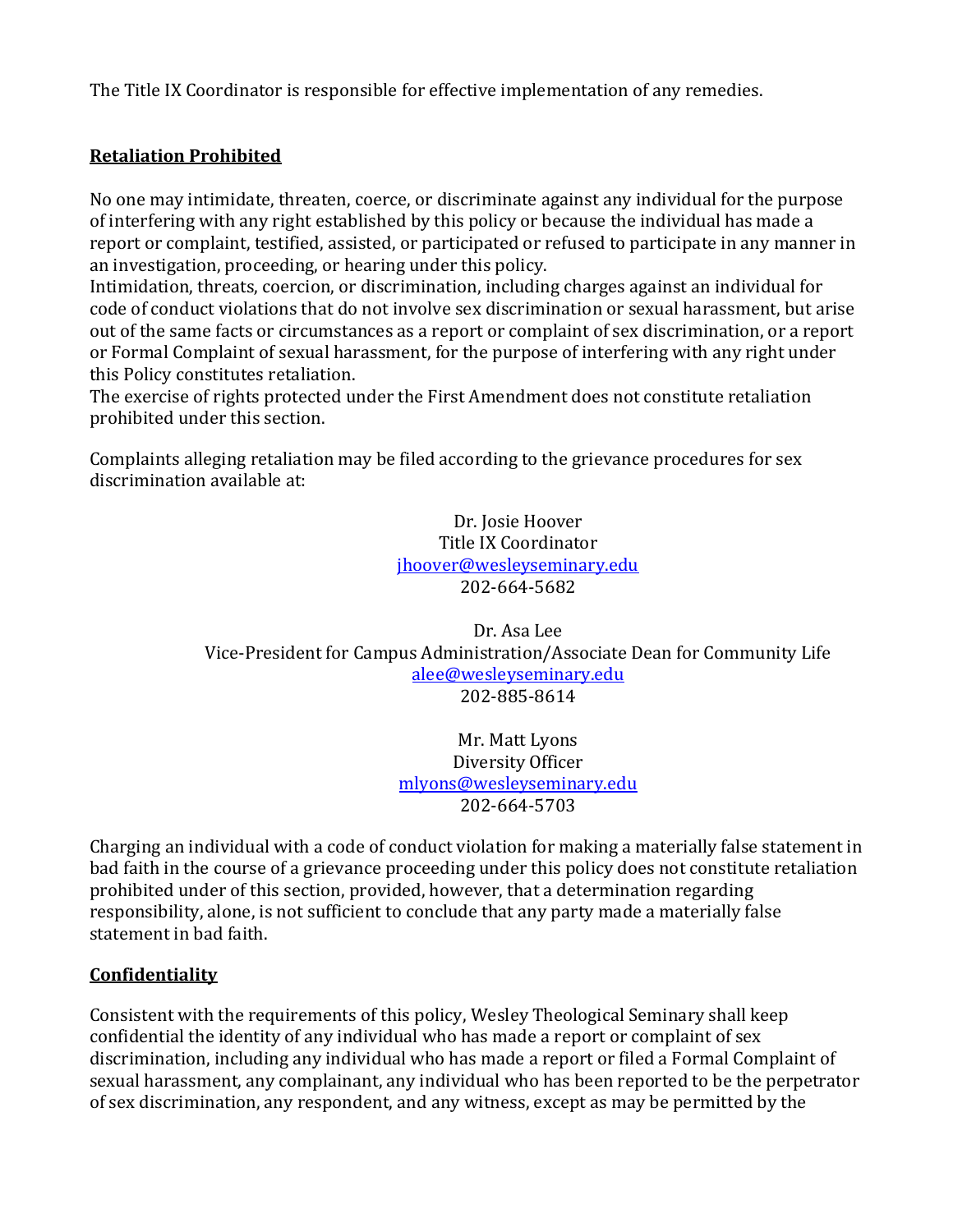FERPA statute, 20 U.S.C. 1232g, or FERPA regulations, 34 CFR part 99, or as required by law, or to carry out the purposes of 34 CFR part 106, including the conduct of any investigation, hearing, or judicial proceeding arising thereunder.

# **Required Trainings**

The Title IX Coordinator, investigators, decision-makers, and any person who facilitates an informal resolution process (whether internal or external) shall receive training on the definition of sexual harassment under this policy, the scope of Wesley Theological Seminary's education program or activity, how to conduct an investigation and grievance process including hearings, appeals, and informal resolution processes, as applicable, and how to serve impartially, including by avoiding prejudgment of the facts at issue, conflicts of interest, and bias. These individuals shall receive annual training on the issues related to domestic violence, dating violence, sexual assault, and stalking and how to conduct an investigation and hearing process that protects the safety of victims and promotes accountability.

Decisionmakers shall receive training on any technology to be used at a live hearing and on issues of relevance of questions and evidence, including when questions and evidence about the Complainant's sexual predisposition or prior sexual behavior are not relevant.

Investigators shall receive training on issues of relevance to create an investigative report that fairly summarizes relevant evidence.

Any materials used to train Title IX Coordinators, investigators, decision-makers, and any person who facilitates an informal resolution process, will not rely on sex stereotypes and will promote impartial investigations and adjudications of Formal Complaints of sexual harassment.

# **Recordkeeping**

The Seminary shall maintain for a period of seven years records of— (A) Each sexual harassment investigation including any determination regarding responsibility and any audio or audiovisual recording or transcript required under this policy, any disciplinary sanctions imposed on the respondent, and any remedies provided to the complainant designed to restore or preserve equal access to the Seminary's education programs or activities; (B) Any appeal and the result therefrom; (C) Any informal resolution and the result therefrom; and (D) All materials used to train Title IX Coordinators, investigators, decisionmakers, and any person who facilitates an informal resolution process. A recipient must make these training materials publicly available on its website, or if the recipient does not maintain a website the recipient must make these materials available upon request for inspection by members of the public.

The Seminary shall create, and maintain for a period of seven years, records of any actions, including any Supportive Measures, taken in response to a report or Formal Complaint of sexual harassment. In each instance, the Seminary will document the basis for its conclusion that its response was not deliberately indifferent, and document that it has taken measures designed to restore or preserve equal access to the Seminary's education program or activity. If the Seminary does not provide a complainant with Supportive Measures, then the Seminary must document